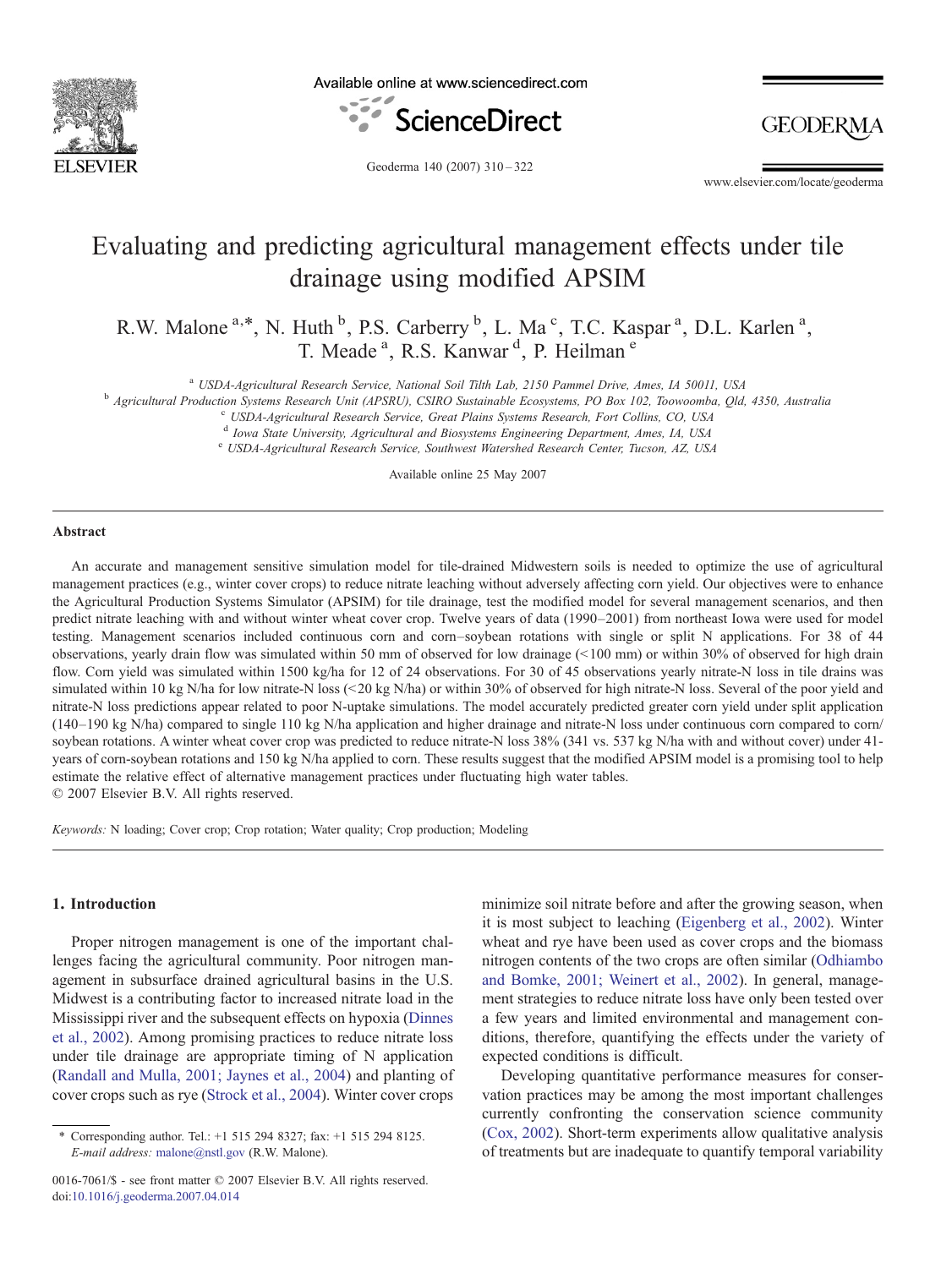<span id="page-1-0"></span>due to climate ([Keating et al., 2002](#page-11-0)). Agricultural models may be useful to fill in these experimental gaps. If properly validated against short-term data, models could be used to objectively quantify the potential effects of conservation practices under site specific climate and soil conditions.

The model APSIM is a component-based simulation framework that allows integration of various agricultural components in order to investigate the implications of management practices ([McCown et al., 1995; Keating et al., 2003](#page-11-0)). APSIM has been used to investigate long-term corn production in Nebraska [\(Lyon](#page-11-0) [et al., 2003\)](#page-11-0) and long-term winter wheat production in China ([Chen et al., 2004\)](#page-11-0). To accurately predict crop yield in the Midwest a model should account for subsurface drainage [\(Shen](#page-11-0) [et al., 1998; Paz et al., 1998](#page-11-0)). Therefore, to use APSIM to quantify the effects of conservation practices in the U.S. corn and soybean belt the model had to be modified to simulate tile drainage. Our objectives are to 1) modify APSIM for tile drainage; 2) test the modified model for several management scenarios; and 3) use the tested model to predict nitrate leaching with and without winter wheat cover crop after corn and soybean.

#### 2. Materials and methods

#### 2.1. Site description

To test the modified APSIM model, a 12-year (1990 to 2001) data set was used that included tile-drainage volume, nitrate concentrations in drainage water, corn yield, soybean yield, and N treatment information such as rates and timing of N application for each plot. The data were collected from 36, 0.4-ha plots located at the Iowa State University Northeast Research Station near Nashua, IA (43.0°N, 92.5°W). The field research site was initiated in 1977 with tillage (moldboard plow, chisel plow, ridge-tillage, and no-tillage) and cropping system (continuous corn and both phases of a corn/soybean rotation) treatments. From 1993 through 2001, chisel plow and no-till practices were evaluated using different N sources (swine manure or UAN — urea ammonium nitrate), times of N application (fall, spring, or split), and N rates (generally within 100 to 200 kg/ha). Each treatment was replicated three times using a randomized complete block design.

For our objectives, four plots were chosen that had different N management (split and single N application), included both phases of a corn/soybean rotation, and had different tillage (Table 1). To simplify model testing and parameterization, the plots chosen (2, 15, 24, and 25) had similar soil and drainage characteristics ([Malone et al., 2007-this issue](#page-11-0)). The predominant soils from these four plots are Kenyon loam (Fine-loamy, mixed, superactive, mesic Typic Hapludolls) and Readlyn loam (Fine-loamy, mixed, superactive, mesic Aquic Hapludolls). These soils have seasonally high water tables, and thus benefit from subsurface drainage (USDA–[NRCS, 2001a,b](#page-12-0)).

## 2.2. Model description, input, testing, and application

The Agricultural Production Systems Simulator (APSIM) predicts daily water, soil, and plant variables in response to weather and management. Model input includes: daily rainfall, temperature, and solar radiation; soil properties; crop phenology characteristics, and management (planting and harvest dates, fertilizer application, tillage). Model output includes: drainage amount, nitrate concentration in drainage water, crop growth (grain, biomass, roots). More details on simulated drainage, soil water and N dynamics, and crop growth are described below.

For testing, the model was initialized in 1980 and run through 2001. Predicted crop yield, drainage flux, and nitrate flux in drainage from 1990 through 2001 were compared to observed data to evaluate the response of the modified model to year-toyear climate differences and plot-to-plot treatment differences. After testing, APSIM was run using actual climate records from 1951 through 2003 to estimate the long-term corn yield and nitrate leaching for split and single preplant N applications of 150 kg N/ha (Table 1). Treatment comparisons were started in 1963 to allow several years for model initialization. The tested model was then used to predict the long-term effects (1963–

| Table 1 |                            |  |
|---------|----------------------------|--|
|         | Field management scenarios |  |

| Years                  | Tillage <sup>a</sup> | N application <sup>b</sup><br>(kg/ha)                                                                                                                 | Crop <sup>c</sup> |  |
|------------------------|----------------------|-------------------------------------------------------------------------------------------------------------------------------------------------------|-------------------|--|
| Plot 25                |                      |                                                                                                                                                       |                   |  |
| 1980-1992              | NT                   | 202                                                                                                                                                   | CC                |  |
| 1993-1998              | NT                   | 110                                                                                                                                                   | SC                |  |
| 1999-2000              | NT                   | 30/139                                                                                                                                                | <b>SC</b>         |  |
| Plot 24                |                      |                                                                                                                                                       |                   |  |
| 1980-1992              | NT                   | 168                                                                                                                                                   | <b>SC</b>         |  |
| 1993-1998              | NT                   | 30/112; 30/141; 30/119                                                                                                                                | SC                |  |
| 1999-2000              | CP                   | 28/177                                                                                                                                                | SC                |  |
| Plot 2                 |                      |                                                                                                                                                       |                   |  |
| 1980-1992              | MP                   | 168                                                                                                                                                   | CS                |  |
| 1993-1998              | NT                   | 110                                                                                                                                                   | CS                |  |
| 1999-2001              | NT                   | 126                                                                                                                                                   | <b>CS</b>         |  |
| Plot 15                |                      |                                                                                                                                                       |                   |  |
| 1980-1992              | NT                   | 168                                                                                                                                                   | <b>CS</b>         |  |
| 1993-1998              | NT                   | 30/111; 30/161; 30/155                                                                                                                                | CS                |  |
| 1999-2001              | CP                   | 168                                                                                                                                                   | CS                |  |
| data is not available) |                      | Long-term single preplant N application (APSIM simulation only; observed                                                                              |                   |  |
| 1951-2003              | NT                   | 150                                                                                                                                                   | <b>CS</b>         |  |
| <i>available</i> )     |                      | Long-term split N application (APSIM simulation only; observed data is not                                                                            |                   |  |
| 1951-2003              | NT                   | 30/120                                                                                                                                                | CS                |  |
|                        |                      | Long-term split N application and winter wheat planted on day 270 (after<br>soybean) or 290 (after corn) [APSIM simulation only; observed data is not |                   |  |

available] 1951–2003 NT 30/120 CWSW

<sup>a</sup> NT is no-till; CP is chisel plow; MP is moldboard plow.<br><sup>b</sup> A single N application indicates spring preplant; split application includes about 30 kg/ha spring preplant and larger application in late spring (around 40 days after corn planting). N was only applied to corn; soybean had no N application.

CC is continuous corn; SC is soybean in even years and corn in odd years; CS is corn in even years and soybean in odd years; CWSW is corn in even years, soybean in odd years and wheat planted after corn and soybean harvest.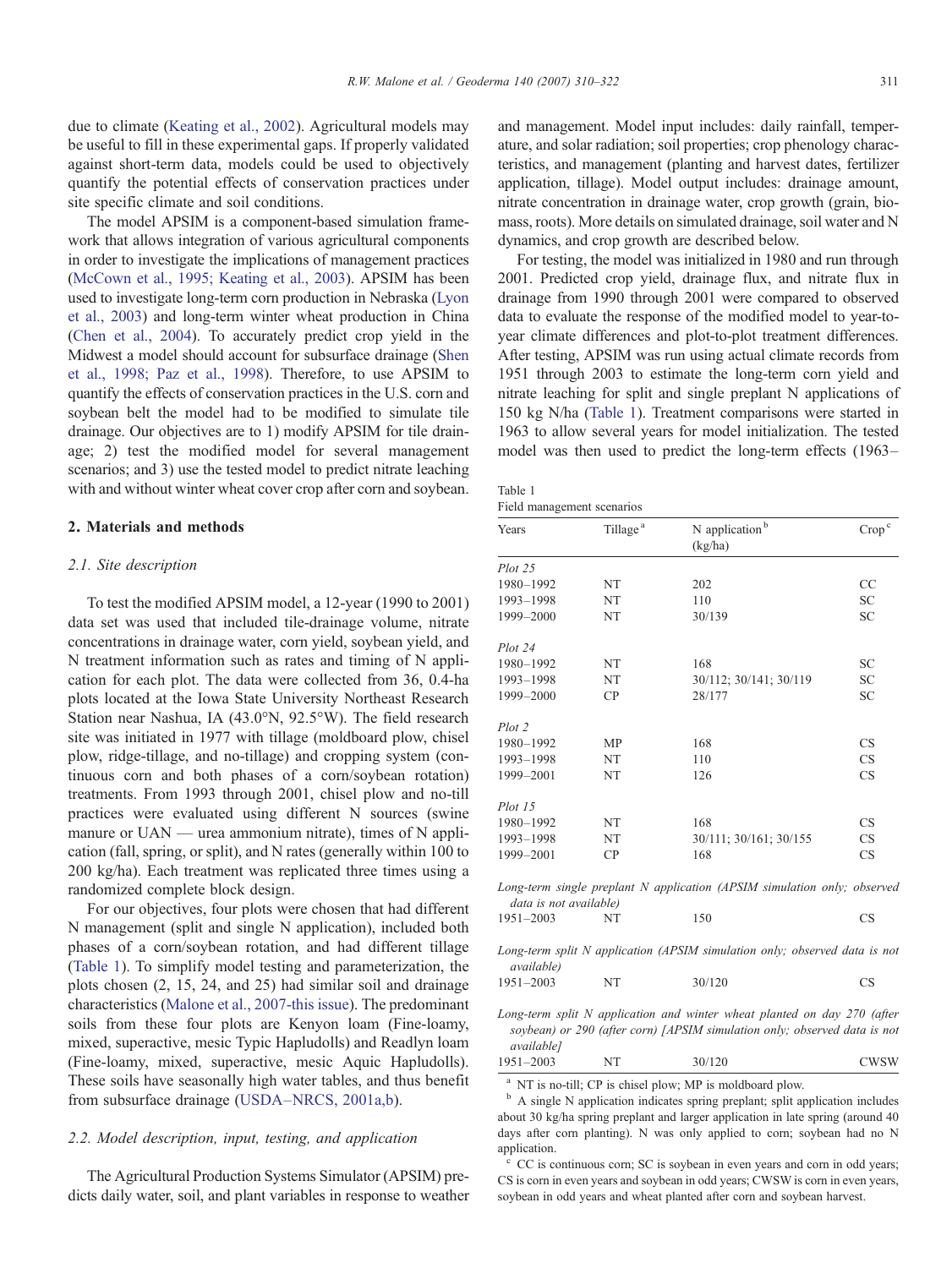| Soil depth <sup>a</sup> (mm) | SAT <sup>b</sup><br>$^{\circ}$ (mm/mm) | $DULc$ (mm/mm) | $LL^d$ (mm/mm) | $K_{\text{sat}}^{\text{e}}$ (mm/h) | Soil OC <sup><math>t</math> (%)</sup> | Soil OC inert fraction $g(g/g)$ |
|------------------------------|----------------------------------------|----------------|----------------|------------------------------------|---------------------------------------|---------------------------------|
| $_{0-10}$                    | 0.434                                  | 0.345          | 0.134          | 50                                 | 2.0                                   | 0.4                             |
| $600 - 700$                  | 0.39                                   | 0.31           | 0.185          | 300                                | 0.6                                   | 0.8                             |
| $900 - 1000$                 | 0.35                                   | 0.29           | 0.17           | 50                                 | 0.25                                  | 0.8                             |
| 1100-1200                    | 0.33                                   | 0.27           | 0.14           | 10                                 | 0.25                                  | 0.8                             |
| 1800-3000                    | 0.30                                   | 0.27           | 0.14           | 0.01                               | 0.14                                  | 0.99                            |
|                              |                                        |                |                |                                    |                                       |                                 |

<span id="page-2-0"></span>Table 2 Selected soil properties

<sup>a</sup> Soil properties were gradually changed between selected layer and upper and lower layers.<br><sup>b</sup> SAT is volumetric water content at saturation (porosity). These values were taken from Shen et al. (1998) with some minor ad

<sup>c</sup> DUL is volumetric drained upper limit of soil water, which was assumed at 1000 mm (water equivalent) of soil tension. These values were from [Shen et al. \(1998\)](#page-11-0) with some minor adjustment.

<sup>d</sup> LL is volumetric lower limit of soil water, which was assumed at 150,000 mm (water equivalent) of soil tension. This value was taken from [Shen et al. \(1998\).](#page-11-0)<br>
<sup>e</sup>  $K_{\text{sat}}$  from 10 to 1000 mm soil depth measured from

<sup>f</sup> Soil OC is soil organic carbon, which is taken from [Singh and Kanwar \(1995\).](#page-11-0)<br><sup>8</sup> Soil OC inert fraction is the fraction of soil carbon that is unavailable for mineralization. The selected values resulted in an average for plot 25 in 1990 through 2001, which [Ma et al. \(2006c-this issue\)](#page-11-0) deemed reasonable. Note that reported average mineralization value (96 kg N/ha) for plot 25 by [Ma](#page-11-0) [et al. \(2006c-this issue\)](#page-11-0) includes 1978–1990, which was continuous corn and has less overall mineralization than corn–soybean rotation [\(Ma et al., 2006b-this issue\).](#page-11-0)

2003) of winter wheat cover crop planted after corn and soybean harvest. Winter wheat was planted on day 270 after soybean and on day 290 after corn; wheat was killed 10 days before corn planting and 1 day before soybean planting. Corn and soybean were planted on day 125 and 143, respectively.

# 2.2.1. Drainage

Each plot at Nashua is drained separately and the lines are at a depth of 1.2 m and a spacing of 28.5 m. To minimize soil disturbance, a trenchless drain plow was used to install the center drain, but drain lines between plots were installed using a trencher.

The drainage component inserted into APSIM is similar to that found in DRAINMOD [\(Skaggs, 1978, 1989\)](#page-11-0) and RZWQM ([Singh and Kanwar, 1995; Ahuja et al., 2000](#page-11-0)). APSIM is linked to a comprehensive soil water dynamics model (SWIMv2) that is based on Richards' equation and computes fluctuating water tables [\(Verberg et al., 1996\)](#page-12-0). Drainage flux (mm/hr,  $S_d$ ) is calculated by the steady-state Hooghoudt equation:

$$
S_{\rm d} = 4.0^* L K_{\rm sat}^* m^* (2.0 d_e + m) / L^2
$$

where  $LK_{sat}$  is lateral saturated hydraulic conductivity (mm/h); m is water table height above the drain measured midway between drains (mm);  $d_e$  is equivalent depth from drain to bottom of restricting layer (mm);  $L$  is distance between drains (mm).  $LK_{sat}$ and  $L$  are model inputs, and  $m$  is computed for each time increment by SWIMv2. At this time only a single value for  $LK_{sat}$ is input, which is the effective  $LK_{sat}$  for the saturated soil depth above the drains. The equivalent depth is used to correct drainage fluxes for convergence near the drain ([Moody, 1967](#page-11-0)):

$$
d_e = \frac{d}{1 + \frac{d}{L} \left[ \frac{8}{\pi} \ln \left( \frac{d}{r} \right) - 3.55 + \frac{1.6d}{L} - 2 \left( \frac{d}{L} \right)^2 \right]}, \qquad 0 < d/L < 0.3
$$

$$
d_e = \frac{L\pi}{8\left[\ln\left(\frac{L}{r}\right) - 1.15\right]}, \qquad d/L > 0.3
$$

where  $r$  is drain tube radius (mm) and  $d$  is distance from drain to bottom of restricting layer (mm). The drain tube radius can be input as less than actual radius  $(r_{e}$ , effective tube radius) to account for additional head loss as soil water approaches real tubes that have only a finite number of openings. This added functionality is now available as part of APSIM V4.2.

# 2.2.2. Soil

The soils were similar, therefore, one set of soil parameters were input for the four plots (Table 2). Saturated water content (SAT), drained upper limit (DUL), and lower limit (LL) were obtained from [Shen et al. \(1998\)](#page-11-0), with some minor adjustment. These soil properties and tools provided by the model developers were used to develop soil water retention and soil hydraulic conductivity as functions of soil tension. The SAT, DUL, and LL were used to construct a moisture characteristic using the approach of [Cresswell and Paydar \(1996\)](#page-11-0) but modified to utilize the functional form suggested by [Ross et al. \(1991\)](#page-11-0). Hydraulic conductivity was modeled as the sum of two pore spaces ([Ross and Smettem, 1993](#page-11-0)). One pore space was created using the shape of the moisture characteristic [\(Campbell, 1974\)](#page-11-0) and the requirement that conductivity at DUL was a nominal 0.1 mm/day. A second pore space was added to raise the near saturation conductivity such that the combination of the two pore spaces resulted in the desired conductivity at SAT.

The modified APSIM model predicts peak flow as a function of a single lateral saturated hydraulic conductivity  $(LK_{\text{sat}})$ , which was adjusted to minimize the average annual difference between observed and predicted drainage for plot 25 over the simulation period (1990–2000). The end result was a 2-mm drainage difference with a calibrated  $LK_{\text{sat}}$  of 4000 mm/d (166 mm/h). Also, the regional water table depth was set to the lower water table values measured for plot 25 (1500 mm) and the deepest soil layer vertical  $K_{\text{sat}}$  value was adjusted (0.01 mm/h; Table 2) to improve the predicted water table depth for plot 25. The soil parameters resulted in accurate plot 25 water table predictions [Root Mean Square Error, RMSE= 156 mm; average measured and predicted water table depths are 1254 and 1289 mm; predicted daily water table depth  $(mm)= 0.98*$  measured daily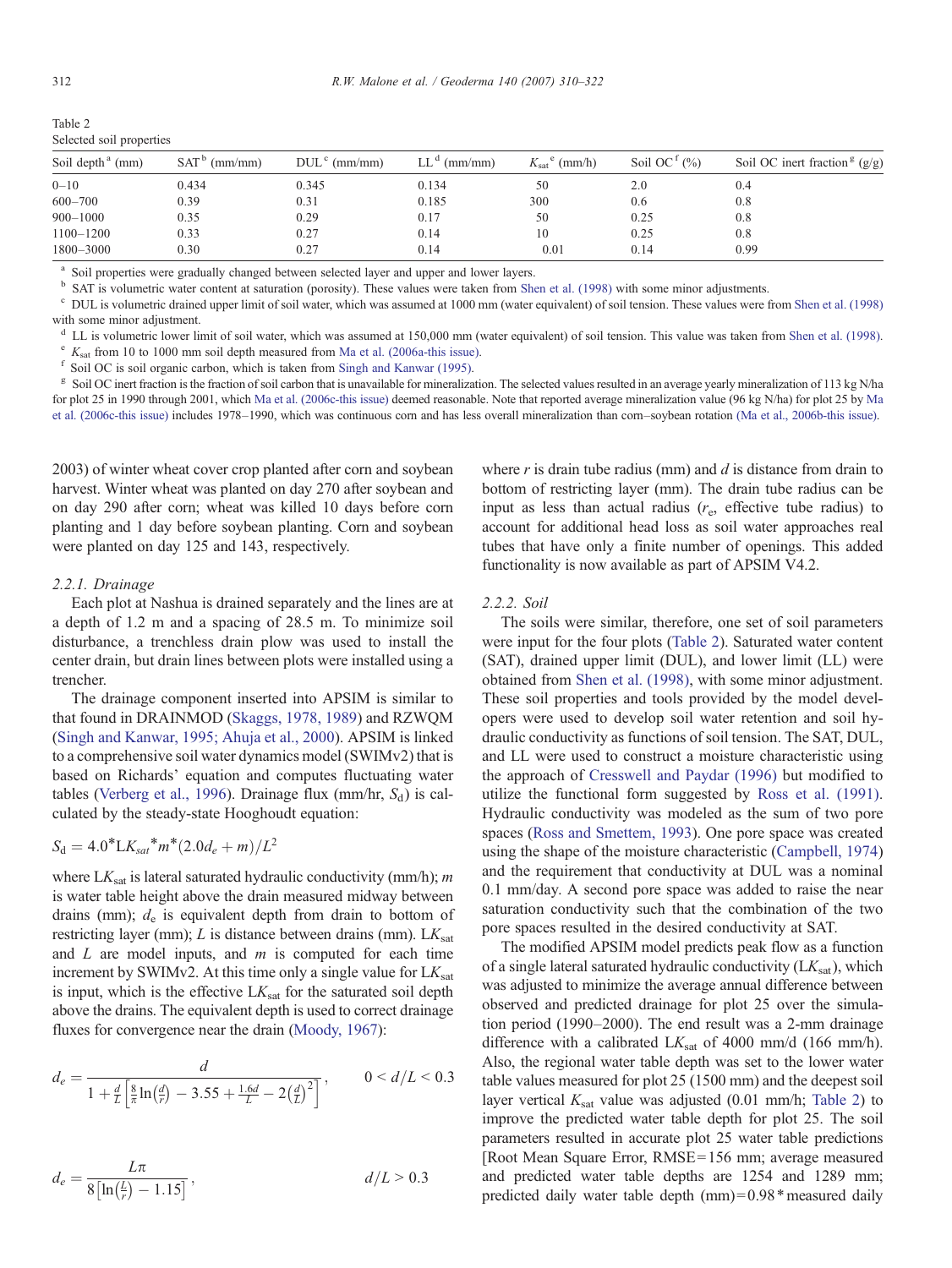<span id="page-3-0"></span>water table depth−9.1 mm;  $R^2 = 0.75$ ; N= 155]. Plot 25 was used for soil parameter calibration because it included water table measurements generally taken weekly; the other three plots did not have water table measurements.

[Probert et al. \(1998\)](#page-11-0) presents details of the APSIM soil nitrogen dynamics. The soil organic matter in APSIM is treated as a three-pool system: fresh organic matter, such as crop residue and roots; soil microbial biomass; and the fairly stable humus pool. Nitrogen dynamics are then determined by a userdefined inert fraction of the humus pool, mineralization, immobilization, nitrification, denitrification, and urea hydrolysis. Most soil N parameters were maintained at default values except the user-defined inert fraction ([Table 2\)](#page-2-0). Also, the potential decomposition rate for crop residue was set to 0.08/day, which always resulted in more than 90% of corn and soybean residue decomposed by September 1 of the year following harvest.

#### 2.2.3. Crop

[Keating et al. \(2003\)](#page-11-0) outlined the crop module, which provides references for more detailed crop simulation descriptions. Corn and soybean emergence (75%), corn silking, and soybean maturity data were used from 1980 through 2000 to parameterize the crop component. Only data from 1990 through 2001 were presented because drainage was not reported prior to 1990. The

Table 3

Observed and APSIM simulated N in grain (kg N/ha)

| Corn                     |          |              | Soybean |          |              |
|--------------------------|----------|--------------|---------|----------|--------------|
| Year                     | Observed | <b>APSIM</b> | Year    | Observed | <b>APSIM</b> |
| $Plot\ 25$               |          |              |         |          |              |
| 1990                     | 74       | 91           |         |          |              |
| 1991                     | 95       | 64           |         |          |              |
| 1993                     | 39       | 36           | 1994    | 103      | 279          |
| 1995                     | 46       | 102          | 1996    | 206      | 218          |
| 1997                     | 102      | 133          | 1998    | 247      | 190          |
| 1999                     | 101      | 158          | 2000    | 190      | 220          |
| Plot 24                  |          |              |         |          |              |
| 1991                     | 123      | 71           |         |          |              |
| 1993                     | 80       | 43           | 1994    | 103      | 279          |
| 1995                     | 66       | 111          | 1996    | 206      | 218          |
| 1997                     | 114      | 139          | 1998    | 247      | 190          |
| 1999                     | 114      | 161          | 2000    | 190      | 220          |
| Plot 15                  |          |              |         |          |              |
| 1994                     | 90       | 155          | 1995    | 147      | 198          |
| 1996                     | 121      | 103          | 1997    | 187      | 257          |
| 1998                     | 159      | 113          | 1999    | 190      | 202          |
| 2000                     | 104      | 131          |         |          |              |
| Plot 2                   |          |              |         |          |              |
| 1994                     | 69       | 147          | 1995    | 149      | 198          |
| 1996                     | 99       | 85           | 1997    | 203      | 257          |
| 1998                     | 102      | 104          | 1999    | 218      | 202          |
| 2000                     | 89       | 125          |         |          |              |
| RMSE (all data)          | 41       |              |         | 77       |              |
| <b>RMSE</b>              | 34       |              |         | 41       |              |
| (1994 and 1995 excluded) |          |              |         |          |              |
| Average (all data)       | 94       | 109          |         | 185      | 223          |
| Average                  | 101      | 104          |         | 208      | 217          |
| (1994 and 1995 excluded) |          |              |         |          |              |

standard "usa\_18leaf" maize and "Buchanan" soybean were selected as varieties and thermal time targets for phenological development were adjusted to best fit available observations of emergence, flowering, and maturity.

Default wheat parameters were used for the most part to simulate winter wheat growth and N uptake. Phyllochron and cumulative vernalization days were set at 76 and 50 (Saseendran et al., 2004), and vernalization was set to the default Australian winter wheat  $(5.0)$ .

Early in this research we realized that using the default extra supply fraction (0.5) resulted in overprediction of N uptake, lack of model response to lower observed corn yield on plots with lower N rates (e.g., plots 2 and 25 had lower N application 1993–1998; [Table 1\)](#page-1-0), overprediction of overall corn yield, and underprediction of N concentration and loss in tile drainage. Therefore, the extra supply fraction was reduced. The corn model computes N uptake via mass flow from the crop root zone transpiration stream plus the N acquired by active uptake. Active uptake is calculated using a user-defined extra supply fraction. The extra supply fraction was set at 0.09, which supplies 9% of the daily corn N deficit after accounting for N uptake through transpiration. We used 0.09 because this resulted in the lowest RMSE between observed and predicted N removal in corn grain excluding 1994 and 1995 data (Table 3). Data from 1994 and 1995 were excluded because of possible localized crop damage (e.g., hail, wind; Malone et al., 2006-this issue) that was not simulated.

## 3. Results and discussion

### 3.1. Yield

Corn yield was simulated within 1500 kg/ha for 12 of 24 observations [\(Fig. 1\)](#page-4-0). The 1994 simulated soybean and corn yield was much greater than the observed yield for all four plots ([Fig. 1\)](#page-4-0). In 1994 very high average Iowa corn and soybean yields were reported (9192 and 3394 kg/ha; [www.nass.usda.](http://www.nass.usda.gov) [gov\)](http://www.nass.usda.gov). Because both corn and soybean yield were substantially overpredicted and 1994 was an excellent growing year across most of Iowa, local crop damage may have occurred but was not recorded (e.g., hail, wind, etc.). Corn yield was also overpredicted in 1995 when hail damage was recorded to reduce grain yield ([Andales et al., 2000\)](#page-11-0). Corn yield was underpredicted in 1993 for plot 24 when seasonal rainfall was excessive throughout much of the Midwest. Hail damage effects were not simulated and the adverse effects of excessive rain in 1993 (e.g., oxygen deficit) were overpredicted for plot 24 possibly because of small scale elevation and surface drainage conditions. Plot 24 is at a high elevation among the 36 plots at Nashua.

Low corn yield predictions in 1990 reflect very high simulated N stress at floral initiation, flag leaf, and flowering; 1990 observed corn yields were among the highest ([Fig. 1\)](#page-4-0). Poorly simulated corn yield in some years may be due to the relatively simple N-uptake routine within the model. In fact, the APSIM Soil N module development team evaluated the model during fallow to avoid complications arising from N uptake by a crop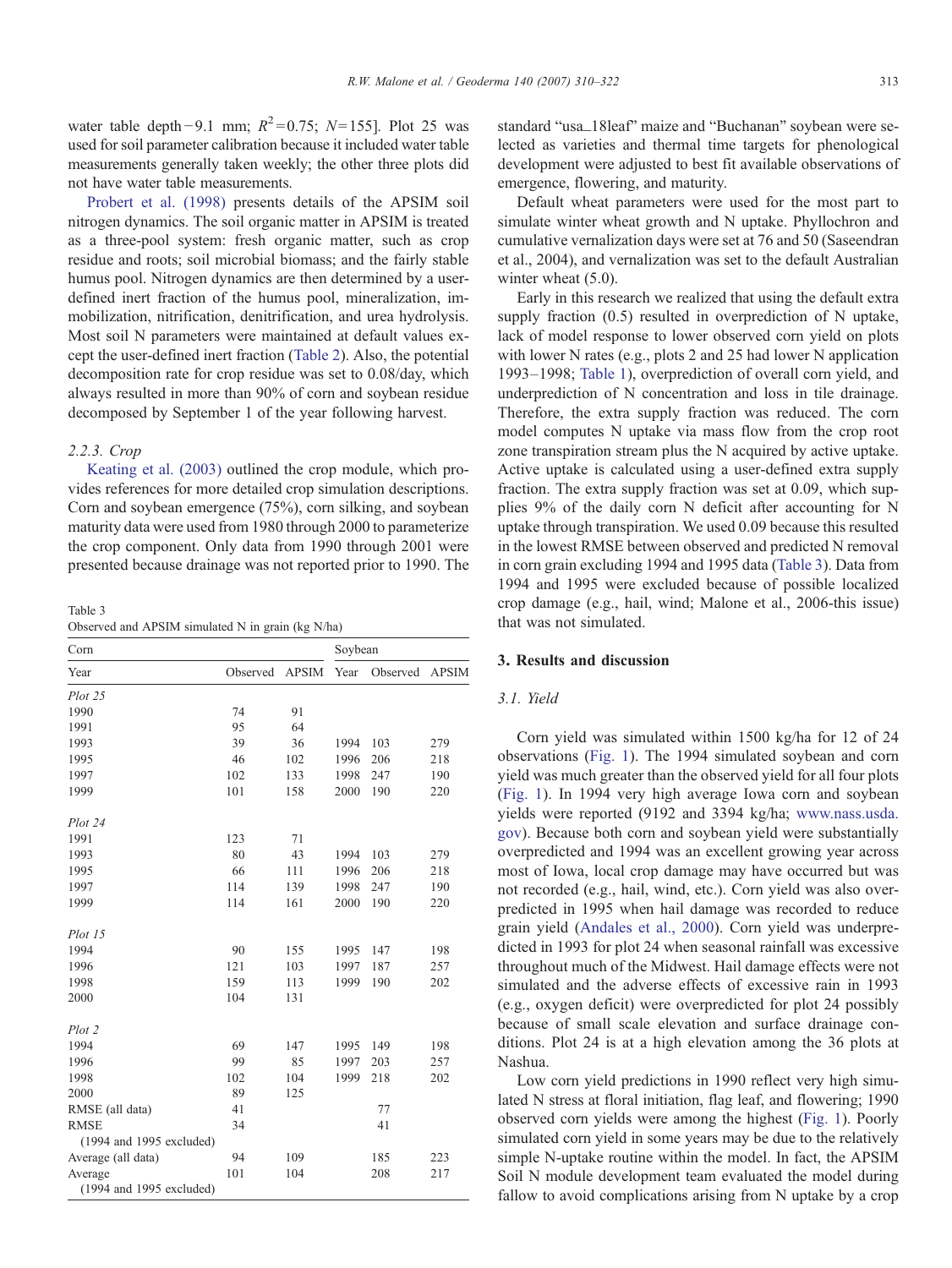<span id="page-4-0"></span>

Fig. 1. Yearly observed and APSIM simulated crop yield.

([Probert et al., 1998](#page-11-0)). A more realistic N-uptake routine may improve corn yield predictions. [Jeuffroy et al. \(2002\)](#page-11-0) reviews methods of varying complexity to account for N demand and uptake by crop models.

Although the predicted corn yield should be improved, the model accurately predicted higher yield from split and/or higher N application [\(Fig. 2](#page-5-0) and [Table 1](#page-1-0)); [Bakhsh et al. \(2002, 2000\)](#page-11-0) also reported significant corn yield differences between these two treatments. The poorest predicted difference was for the very wet 1993 season ([Fig. 2\)](#page-5-0); near saturated soil water reduces APSIM predicted photosynthesis. Plot 24 is at a higher elevation than plot 25 possibly increasing the unsaturated soil column and resulting in less water stress from saturated soil and higher observed yield on plot 24 compared to plot 25 in 1993. Soil parameters were similar for all four plots [\(Table 2\)](#page-2-0), therefore, the effect of soil profile water saturation differences between plots was not simulated.

Higher predicted corn yield under split N application was partially because N application coincided with corn demand. With equal N rates applied to corn for 41 years [\(Table 1\)](#page-1-0), the average predicted corn yield was 8852 and 9396 kg/ha for single and split N applications. In 1996, 1998, and 2000 the average simulated yield was 9080 and 10264 kg/ha for single and split N applications. For those three years, the single application generally had more N stress predicted for floral initiation through grain fill while the split application had higher predicted N stress for the emergence and juvenile stages. Field studies suggest that corn yield is more dependent upon N accumulation after silking than during vegetative development ([Singer and Cox, 1998](#page-11-0)). Predicting that the split N-application treatment had less N stress at critical growth stages than the single N application with equal N-application rates ([Table 1\)](#page-1-0) illustrates a useful application of agricultural system models. That is, models can be used in conjunction with field data as a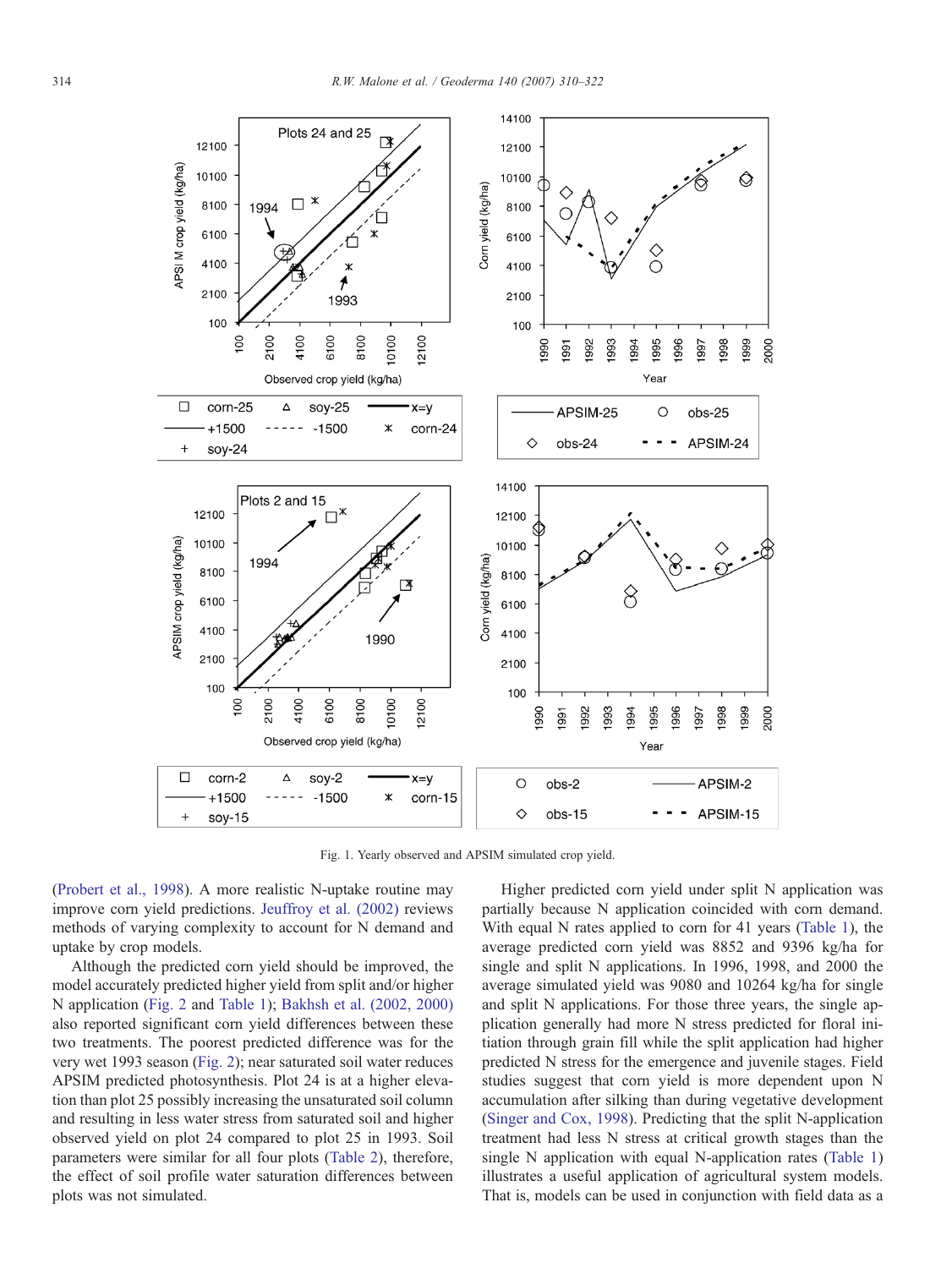<span id="page-5-0"></span>tool to more thoroughly understand agricultural systems. The Nashua field results, on the other hand, were insufficient to quantify the contribution of N-application timing and rate on corn yield [\(Bakhsh et al., 2000\)](#page-11-0).

# 3.2. Drain flow

For 38 of 44 observations, yearly drain flow was simulated within 50 mm of observed for low drainage or within 30% of observed for high drainage (Fig. 3). Some predictions were inaccurate because tillage effects on infiltration were not simulated. No-till (NT) drained more than moldboard plow (MP) from the Nashua fields possibly because increased plant residue reduced evaporation and rainfall infiltration increased ([Weed and Kanwar, 1996\)](#page-12-0). For example, 1990 drainage from plot 2 (MP) was overpredicted while the 1990 drainage from plot 15 (NT) was more accurately predicted (Fig. 3). Tillage resulted in increased predicted soil evaporation because of lower predicted surface plant residue but infiltration differences were not simulated.

Inaccurate yield simulations also contribute to inaccurate drainage predictions. The predicted difference is about 20 mm of transpiration for each 1000 kg of corn yield and about 40 mm of transpiration for each 1000 kg of soybean yield. Therefore, overpredicted drainage in 1990 (plots 2 and 15) and 1998 (plot 15) were partially the result of underpredicted corn yield [\(Figs. 1](#page-4-0) [and 3](#page-4-0)).

The cause of overpredicted drainage in 1995 is less certain but it is mostly from late May through June ([Fig. 4](#page-6-0)). Soil parameter calibration for each plot would improve drainage predictions, but daily and yearly drainage simulations are generally reasonable (Figs. 3 and 4). Also, the average soil water content prediction to a depth of 300 mm across all four plots between 1990 and 2000 was similar to average measured soil water content where data was available (0.31 mm/mm for both predicted and observed) suggesting that the overall soil water



Fig. 2. Yearly APSIM predicted and observed corn yield difference between treatments for 1993 through 2000. Plots 24 and 25 were soybean in even years; plots 2 and 15 were corn in even years (see [Table 1](#page-1-0)).



Fig. 3. Yearly observed and APSIM simulated drainage amount.

parameters ([Table 2](#page-2-0)) are reasonable. Approximately 38 soil water content measurements were available for each plot between 1990 and 2000. More drainage from plot 25 under continuous corn was accurately predicted compared to plot 24 under corn/soybean rotation because of higher residue (i.e., less soil evaporation) and lower transpiration on plot 25 from 1990 through 1993 [\(Fig. 5\)](#page-7-0). The slope of the best fit line in [Fig. 5](#page-7-0) is 0.56, suggesting the rotation effect was only partially simulated and some effects such as increased infiltration due to additional surface residue ([Weed and Kanwar, 1996](#page-12-0)) were not simulated. Greater drain flow from no-till continuous corn compared to notill corn–soybean rotations at Nashua was previously reported ([Weed and Kanwar, 1996; Kanwar et al., 1997\)](#page-12-0). These results suggest that the modified APSIM model is a promising tool to simulate daily tile drainage, average soil water fluctuation, and some management effects on yearly drainage.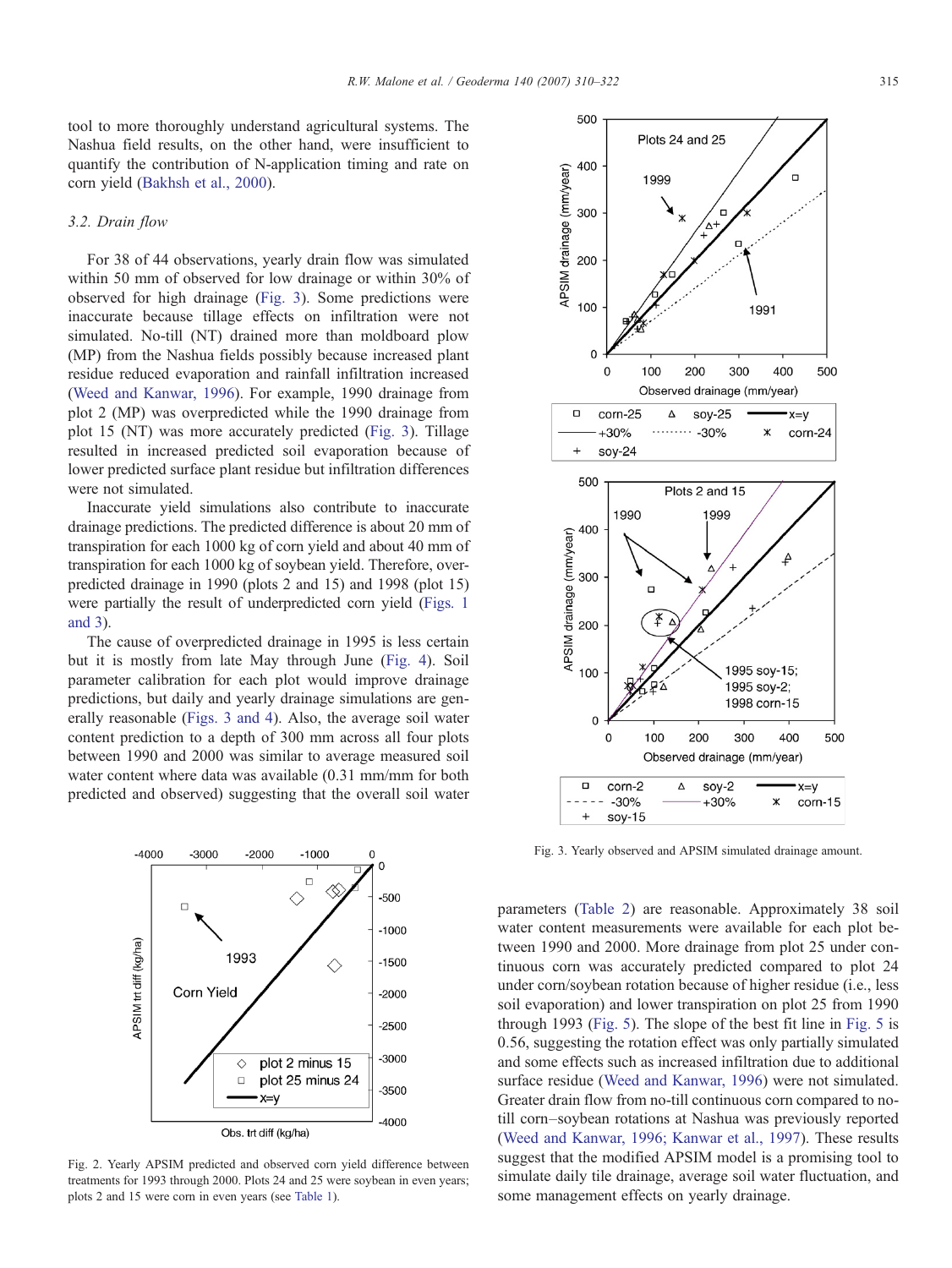<span id="page-6-0"></span>

Fig. 4. Daily simulated and observed drainage amount.

# 3.3. Nitrate loss and concentration in tile drains

Annual nitrate loss from plots 25 and 24 is predicted reasonably well ([Fig. 6\)](#page-7-0). The largest absolute nitrate loss difference is in 1991 from plot 25 where 63 kg N/ha was observed and 43 kg N/ha was predicted ([Fig. 6\)](#page-7-0). The differences were mostly due to errors in simulated drainage amount rather than nitrate concentration ([Figs. 3 and 7\)](#page-5-0).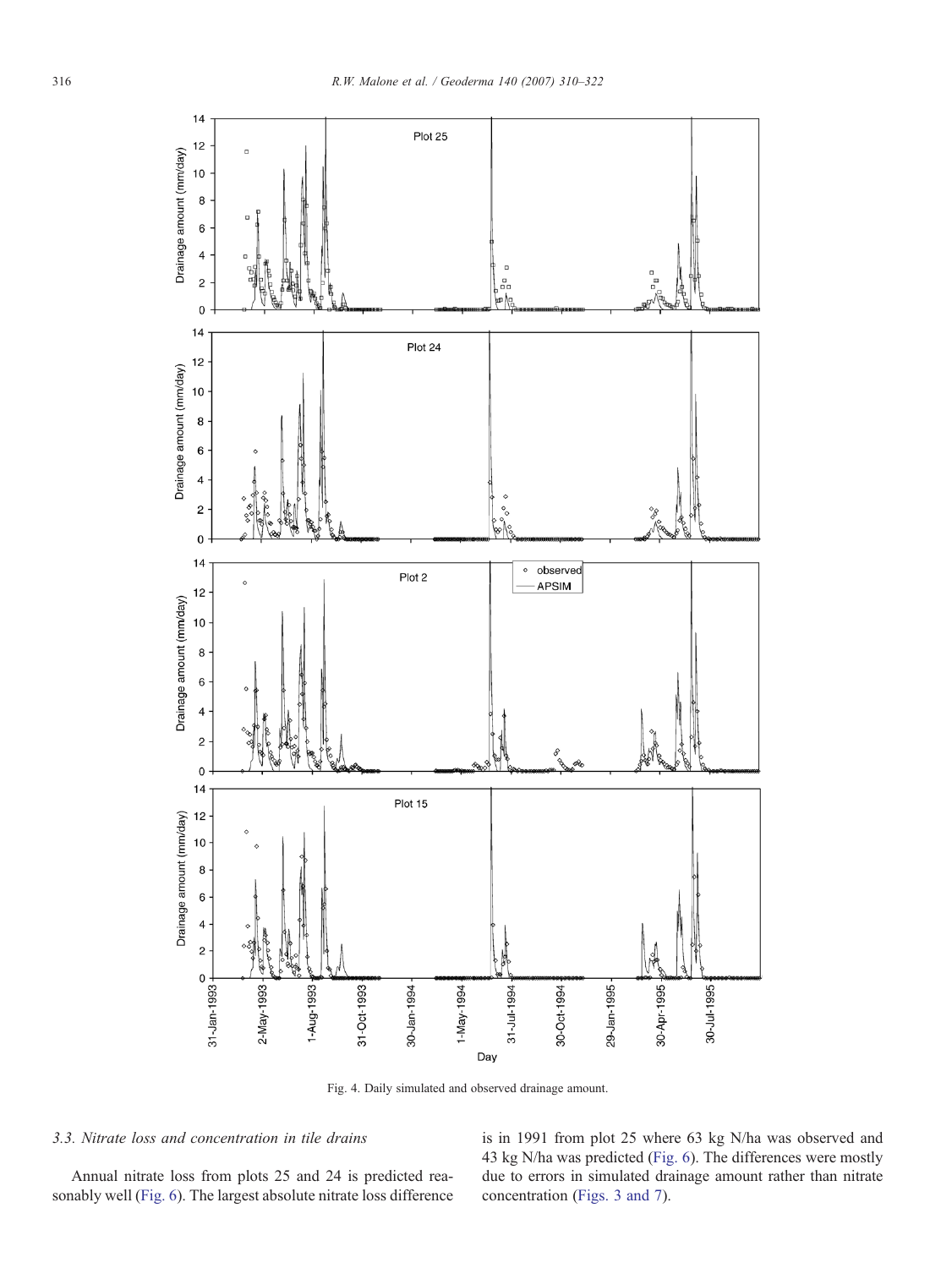<span id="page-7-0"></span>

Fig. 5. Yearly APSIM predicted and observed drainage amount difference between plot 25 and 24 (plot 25–24) for 1990 through 1993 when plot 25 was in continuous corn and plot 24 was in a corn–soybean rotation [\(Table 1\)](#page-1-0).

Yearly nitrate loss from plot 2 and plot 15 is not simulated as well as plots 24 and 25 (Fig. 6). In 1990, APSIM overpredicts yearly drainage from plot 2 and to a lesser degree plot 15 ([Fig. 3\)](#page-5-0), which contributes to overpredicted nitrate loss (Fig. 6). Predicted nitrate concentration in 1990 from plots 2 and 15 was reasonable ([Fig. 7\)](#page-8-0). In 1993, drainage amount is predicted within 20% of observed data for plots 2 and 15, but the nitrate concentration is underpredicted ([Fig. 7\)](#page-8-0) resulting in underpredicted nitrate loss (Fig. 6). Even though nitrate concentration was underpredicted in 1993, the lowest flow weighted yearly nitrate concentration in drainage was accurately predicted in 1993 out of 46 observations ([Fig. 7\)](#page-8-0).

Three of the least accurate nitrate loss predictions were for 1998 and 1999 (Fig. 6). The drainage is substantially overpredicted in 1998 for plot 15 ([Fig. 3\)](#page-5-0), but is only slightly overpredicted in 1999 (321 and 275 mm for predicted and observed, respectively). The overprediction in 1999 for plot 15 is mostly because of predicted nitrate concentration [\(Fig. 7\)](#page-8-0). Biomass N was not recorded in 1998 or 1999, but corn grain N was underpredicted in 1998 by 46 kg N/ha (113 vs. 159 kg N/ha). Predicted grain N is generally higher than observed for plots 2 and 15 and in 1998 grain N was underpredicted more than any other year ([Table 3](#page-3-0)). This is further evidence that improved N-uptake predictions may contribute to more accurate subsurface drainage nitrate loss predictions.

Although the yearly nitrate loss predictions may be improved, the model accurately predicted the trend for higher loss with higher N application on plot 25 compared to plot 24 ([Fig. 8\)](#page-9-0). The excellent correlation confirms that APSIM accurately responds to treatment differences from 1988 through 1991. A drought in 1988 and 1989 resulted in no observed drainage and low observed corn yields, and thus a buildup of soil nitrate [\(Bjorneberg et al., 1996](#page-11-0)). Plot 25 leached much more nitrate in 1990 and 1991 than plot 24 because plot 25 was under continuous corn through 1993 and received higher N application each year; plot 24 was under a soybean corn rotation through 1992 ([Table 1](#page-1-0)).

Nitrate loss differences in plots 2 and 15 were not accurately predicted [\(Fig. 8\)](#page-9-0). The poor correlation is partly due to 1998 and 1999, where inaccurate N-uptake predictions may contribute to poor nitrate in drainage predictions as discussed above. Also, 1990 contributes to the poor correlation and plots 2 and 15 had equal amounts of N applied in 1988 through 1992 ([Table 1](#page-1-0)), therefore 1990 nitrate leaching differences between plots should be small if soil differences are not significant among the two plots. In 1990, drainage is predicted to be nearly equal among plots 2 and 15, whereas plot 2 had more than twice the observed drainage as plot 15 ([Fig. 3](#page-5-0)).

Nitrate loss differences from both sets of plots after 1991 were not accurately predicted ([Fig. 8\)](#page-9-0). However, the observed data did not clearly indicate that split N application resulted in statistically different nitrate loss than the single application, and observed nitrate loss differences were mostly due to drainage amount [\(Bakhsh et al., 2002](#page-11-0)).

## 3.4. Overall predicted and observed results

The overall predicted yield, drainage, and nitrate loss between plots generally agreed with observed data throughout the simulation period [\(Table 4\)](#page-9-0). For example, plot 25 produced the



Fig. 6. Observed and APSIM simulated yearly nitrate-N loss in tile drains.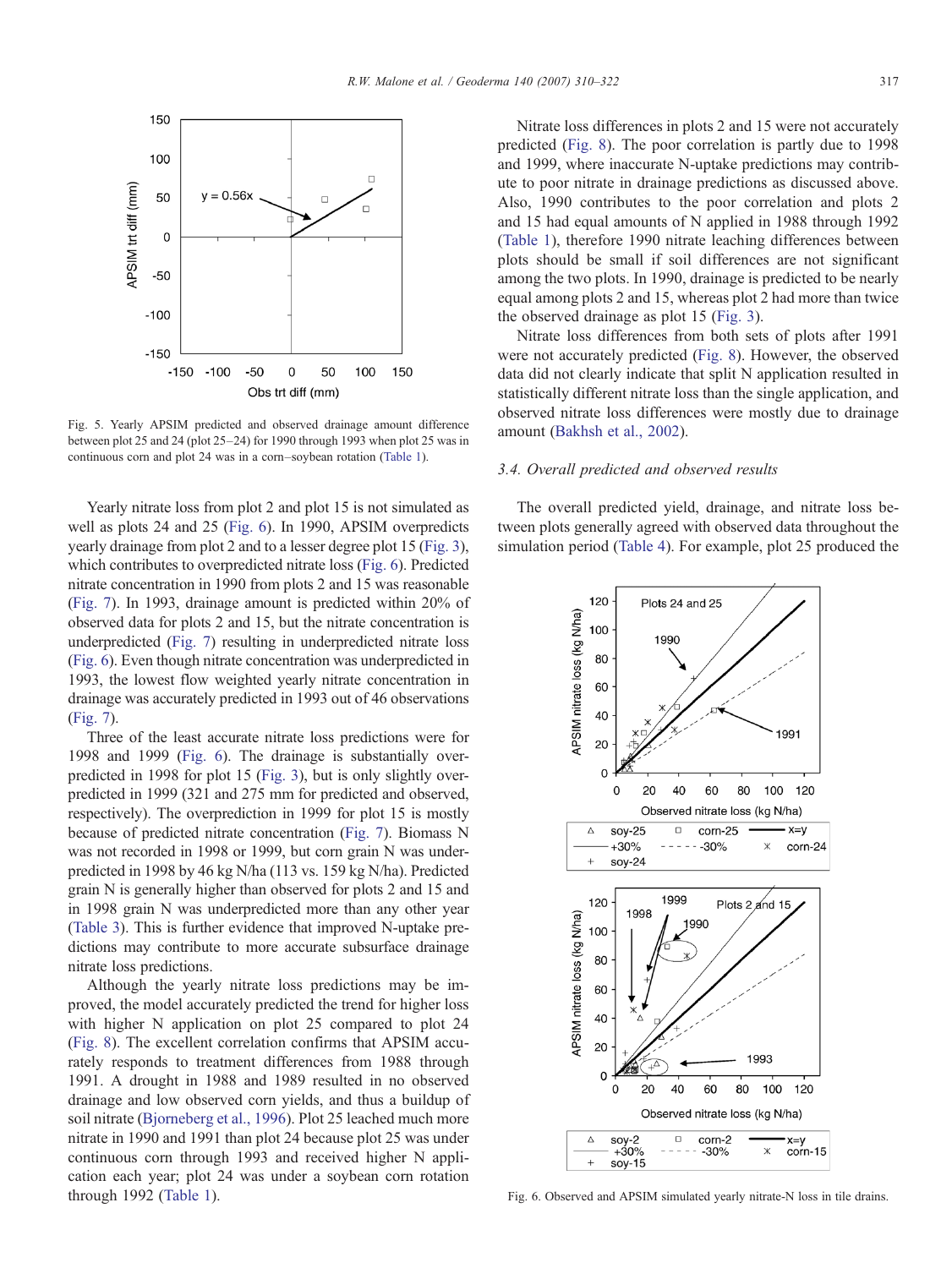<span id="page-8-0"></span>

Fig. 7. Observed and APSIM simulated daily nitrate-N concentration in tile drainage.

highest predicted and observed nitrate leaching and drainage amount over the simulation period because it was under continuous corn prior to 1993. Also, plot 15 produced the highest predicted and observed corn yield over the simulation period partially because it received the highest N application from 1993–1998 [\(Table 1](#page-1-0)) and soybean was planted during the excessively wet 1993 season rather than corn. Plot 25 produced the lowest predicted and observed corn yield over the simulation period partially because of the low N application from 1993–1998 and excessive rainfall in 1993. The low slope for the predicted and observed drainage (0.27 mm/mm; [Table 4\)](#page-9-0) over the simulation period reflects that some conditions affecting drainage were not predicted. For example, soil properties were assumed equivalent for the four plots and infiltration difference between treatments due to tillage was not simulated.

## 3.5. APSIM predicted winter wheat cover crop effect

Predicted total nitrate loss in subsurface drainage was reduced 38% (341 vs. 537 kg/ha) when averaged for 41 years by incorporation of a winter wheat cover crop into a corn and soybean rotation ([Fig. 9\)](#page-9-0). Neither corn nor soybean yield was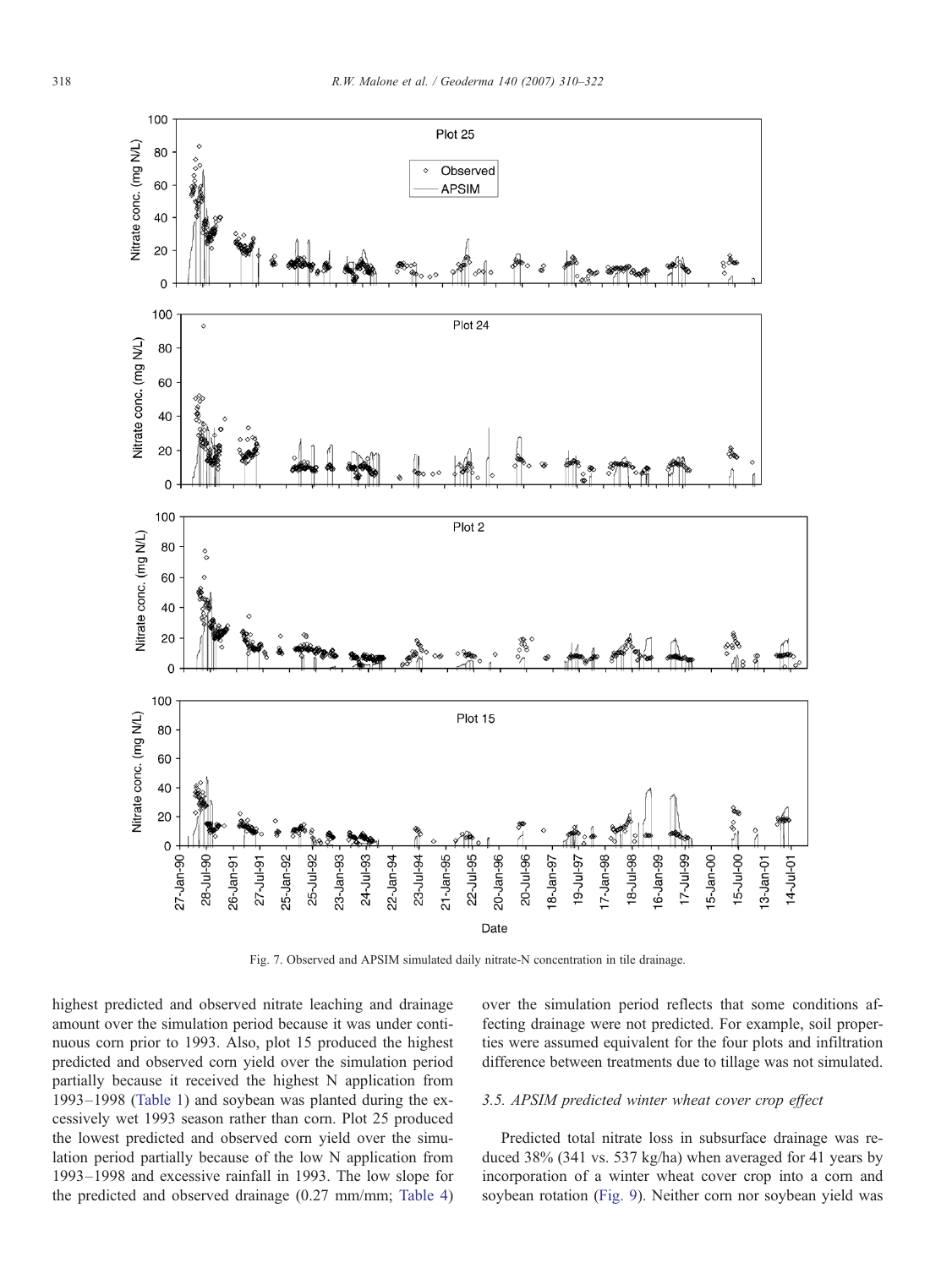<span id="page-9-0"></span>

Fig. 8. Yearly APSIM predicted and observed nitrate-N loss difference between treatments for 1990 through 2001.

predicted to decrease due to N or soil water deficiency after the cover crop (e.g., 9427 kg/ha vs. 9396 kg/ha corn yield for cover and no cover crop). Corn yield reductions from other factors such as allelopathy and physical interference were not simulated. The reduced nitrate loss was due to cover crop N uptake because drainage was not affected. Predicted wheat transpiration exceeded 50 mm in only 3 of 41 years (average transpiration was 27 mm/year). Wheat added shade and residue cover and wheat transpiration replaced some soil evaporation, which reduced soil evaporation on average about 33 mm/year.

The 38% nitrate loss reduction was predicted with median wheat biomass production of about 1.5 Mg/ha and average N concentration of 1.61% for 1.5 Mg/ha of biomass ([Table 5;](#page-10-0) [Fig. 10](#page-10-0)a). [Strock et al. \(2004\)](#page-11-0) applied 134 kg N/ha of Urea to corn and measured southwestern Minnesota winter rye cover crop biomass of 2.7 Mg/ha in spring of 1999 and 1.0 Mg/ha in spring of 2000 with nitrogen concentration of 2.5% and 2.7%, respectively. Also, [Odhiambo and Bomke \(2001\)](#page-11-0) and [Weinert](#page-12-0) [et al. \(2002\)](#page-12-0) found N concentration in rye and wheat cover crop of 2.9% to 2.2% for biomass of 2.1 to 3.8 Mg/ha. Therefore, the above ground biomass critical and/or minimum N concentration limits used in APSIM may be too low considering that the ter-



Fig. 9. APSIM predicted nitrate-N loss with vs. without winter wheat cover crop planted after corn and soybean harvest for a 41-year simulation using observed weather data (1963–2003). 30 kg/ha of N is applied at corn planting (day 125) and 120 kg/ha of N is applied 40 days later. The winter wheat is killed 10 days prior to corn planting and 1 day prior to soybean planting.

minal crop stage for the wheat was floral initiation. The current values may provide acceptable biomass N concentration for "mature" wheat but may be low for earlier stages. Increasing both the stem and leaf minimum N concentration limits to 25% over the original wheat leaf N concentration limits for emergence through flowering and increasing the stem critical N concentration limits results in increased N concentration in biomass (2.1% for biomass production of 1.5 Mg/ha, [Table 5](#page-10-0)). The nitrate loss in drainage was slightly increased above the base scenario because increased nitrogen concentration in biomass was countered by reduced biomass production. Therefore, precise nitrogen concentration limits may not be critical to accurately model nitrogen leaching in cover crop systems over the long-term. Instead, accurate yearly N uptake by winter cover crop may be the most important element necessary to accurately predict the overall effect of winter cover crops on nitrate leaching. The standard critical concentrations during crop establishment were already higher than 1.6% [\(Fig. 11\)](#page-10-0) so N uptake was supply limited rather than demand limited in the base scenario. The results suggest that under our conditions, choice of a more demanding species does not reduce N leaching.

Table 4

Average annual summary of observed and APSIM simulated results over the simulation period for the four treatments (see Table [1](#page-1-0))<sup>a</sup>

|                        | Corn yield<br>(kg/ha) |              | Soybean yield<br>(kg/ha) |              | Drainage<br>(mm) |              | Nitrate-N loss in<br>drainage ( $kg$ N/ha) |              | Flow-weighted nitrate<br>concentration in<br>drainage $(mg/L)$ |              |
|------------------------|-----------------------|--------------|--------------------------|--------------|------------------|--------------|--------------------------------------------|--------------|----------------------------------------------------------------|--------------|
| Plot                   | Observed              | <b>APSIM</b> | Observed                 | <b>APSIM</b> | Observed         | <b>APSIM</b> | Observed                                   | <b>APSIM</b> | Observed                                                       | <b>APSIM</b> |
| 25                     | 7535                  | 7985         | 3857                     | 4000         | 174              | 176          | 29.2                                       | 32.2         | 16.8                                                           | 18.2         |
| 24                     | 8266                  | 8286         | 3602                     | 3998         | 150              | 169          | 20.0                                       | 27.1         | 13.3                                                           | 16.0         |
| $\overline{2}$         | 8830                  | 8722         | 3291                     | 3638         | 157              | 170          | 16.6                                       | 20.1         | 10.6                                                           | 11.8         |
| 15                     | 9442                  | 9240         | 3131                     | 3637         | 150              | 171          | 15.1                                       | 23.6         | 10.0                                                           | 13.8         |
| Intercept <sup>b</sup> | 2909                  |              | 1740                     |              | 129              |              | 10.9                                       |              | 4.5                                                            |              |
| Slope <sup>b</sup>     | 0.66                  |              | 0.60                     |              | 0.27             |              | 0.74                                       |              | 0.83                                                           |              |
| $R^2$                  | 0.97                  |              | 0.86                     |              | 0.89             |              | 0.83                                       |              | 0.85                                                           |              |
| <b>RMSE</b>            | 252.5                 |              | 372.0                    |              | 15.5             |              | 6.0                                        |              | 2.5                                                            |              |

<sup>a</sup> The simulation period for plots 2 and 15 was from 1990–2001; the simulation period for plots 24 and 25 was from 1990–2000 ([Table 1\)](#page-1-0).  $\frac{1}{\nu}$  The best fit line of observed and APSIM predicted average annual results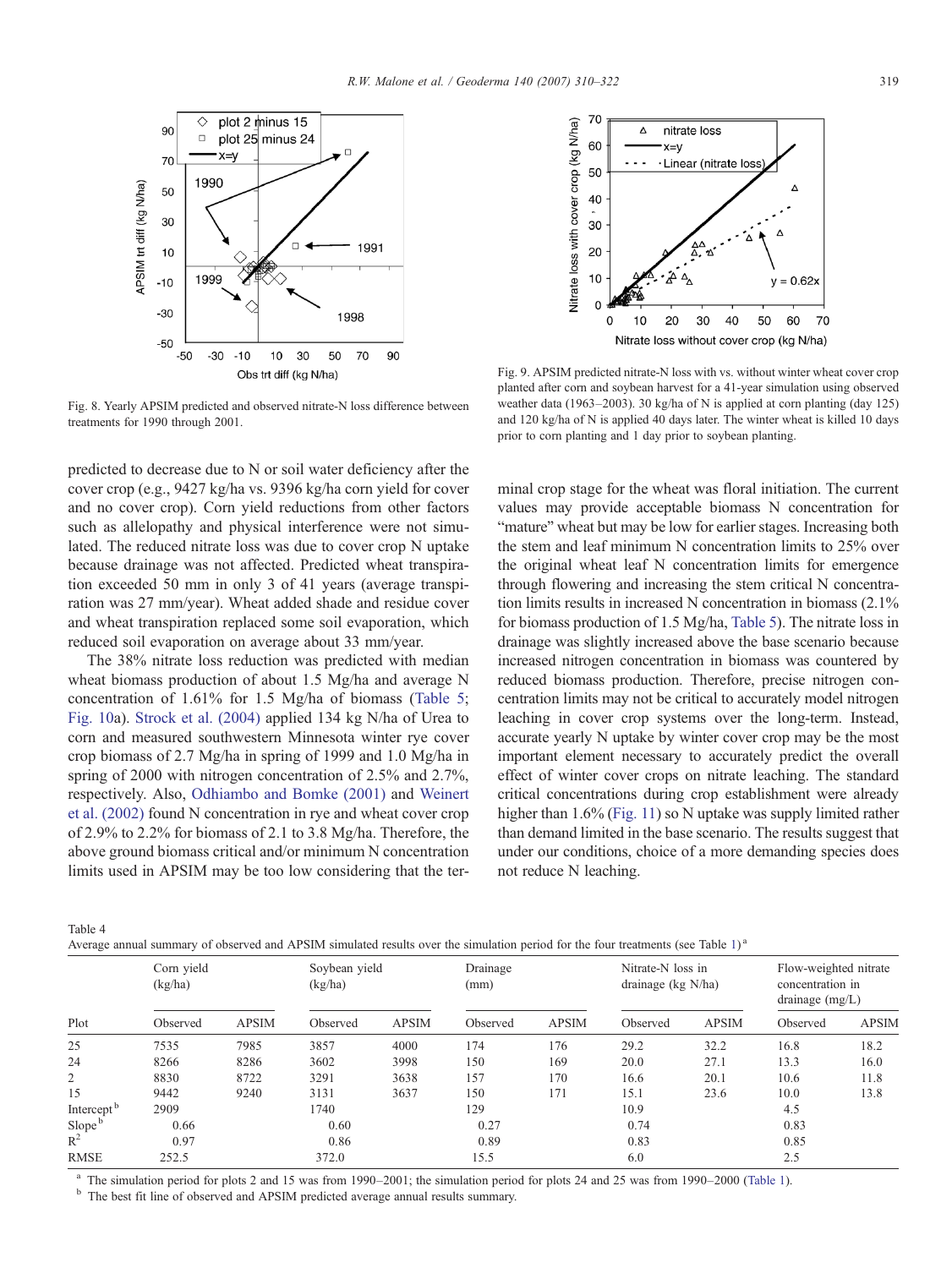<span id="page-10-0"></span>

| Table 5                                                                                      |
|----------------------------------------------------------------------------------------------|
| APSIM predicted winter wheat cover crop results for 41 years with selected parameter changes |

| Scenario<br>description            | Wheat biomass N<br>concentration limits <sup>a</sup><br>$\frac{6}{6}$ of biomass) | XF <sup>b</sup><br>(unitless) | Average root depth<br>with $1.5 \text{ Mg/ha}$<br>biomass on day<br>$115c$ (mm) | Median wheat<br>biomass production<br>at spring kill date<br>(Mg/ha) | Average N concentration<br>of wheat biomass at<br>$1.5 \text{ Me/ha}$<br>$(\%$ of biomass) | Total wheat<br>N-uptake over<br>41 year simulation<br>(kg N/ha) | Total nitrate-N<br>loss to drains over<br>41 year simulation<br>(kg N/ha) |
|------------------------------------|-----------------------------------------------------------------------------------|-------------------------------|---------------------------------------------------------------------------------|----------------------------------------------------------------------|--------------------------------------------------------------------------------------------|-----------------------------------------------------------------|---------------------------------------------------------------------------|
| Base<br>scenario                   | Original                                                                          | 0.99                          | 898                                                                             | 1.50                                                                 | 1.61                                                                                       | 1028                                                            | 341                                                                       |
| Wheat N<br>concentration<br>limits | Increased                                                                         | 0.99                          | 946                                                                             | 1.09                                                                 | 2.06                                                                                       | 1031                                                            | 352                                                                       |
| Rooting depth                      | Original                                                                          | 0.60                          | 608                                                                             | 1.04                                                                 | 1.41                                                                                       | 722                                                             | 425                                                                       |
| Rooting depth                      | Original                                                                          | 1.2                           | 1029                                                                            | 1.68                                                                 | 1.65                                                                                       | 1130                                                            | 308                                                                       |

<sup>a</sup> Plant nitrogen demand is determined by the critical N concentration limits and nitrogen stress occurs if this demand is not obtained. For the second scenario (Wheat N concentration limits), both the stem and leaf minimum N concentration limits were increased 25% over the original wheat leaf minimum N concentration limits for emergence through the flowering stage. Also, the stem critical and maximum N concentration limits were raised to the leaf critical N concentration limits for floral initiation through maturity. Note that wheat growth never exceeded the flowering stage and did not exceeded floral initiation the vast majority of years. The APSIM

original minimum, critical, and maximum N concentration limits (%) are illustrated in Fig. 11.<br><sup>b</sup> XF is input for each soil layer and lower values slow rate of root growth. The maximum root depth for all scenarios never e rooting depth on day 115.

Decreasing the average root depth from 898 to 608 mm (1.5 Mg/ha biomass production) over the 41 year simulation increases total nitrate loss from 341 kg/ha in the base scenario to



Fig. 10. APSIM predicted wheat N concentration and root depth as a function of above ground wheat biomass for a 41-year simulation using observed weather data (1963–2003). Note that predicted winter wheat biomass and N concentration was determined at kill date in the spring prior to corn or soybean planting (solid circles). Also note that root depth was determined as a function of wheat biomass on day 115 for both soybean and corn years (solid squares), and that root depth is also presented on day 142 prior to soybean planting (open triangles).

425 kg/ha (Table 5). The model sensitivity to rate of root growth agrees with the observations of [Thorup-Kristensen \(2001\)](#page-12-0), where deep soil layer N uptake and root growth of winter cover crops significantly affected nitrogen leaching. The rate of root growth for the base scenario appears reasonable. Late April 2004 winter rye rooting depths of about a meter were measured with biomass production of 1.5 Mg/ha in central Iowa (Tom Kaspar, plant physiologist, USDA-ARS, personal communication, April 2005).

Parameters such as critical N concentration limits, extra supply fraction, and relative rate of root growth may be important to realistically simulate winter cover crops and their effects on nitrate leaching. Determining the correct values for some important parameters associated with simulating winter cover crops requires thorough model testing with several years of field specific data



Fig. 11. The minimum, critical, and maximum APSIM N concentration limits for wheat stem and leaf.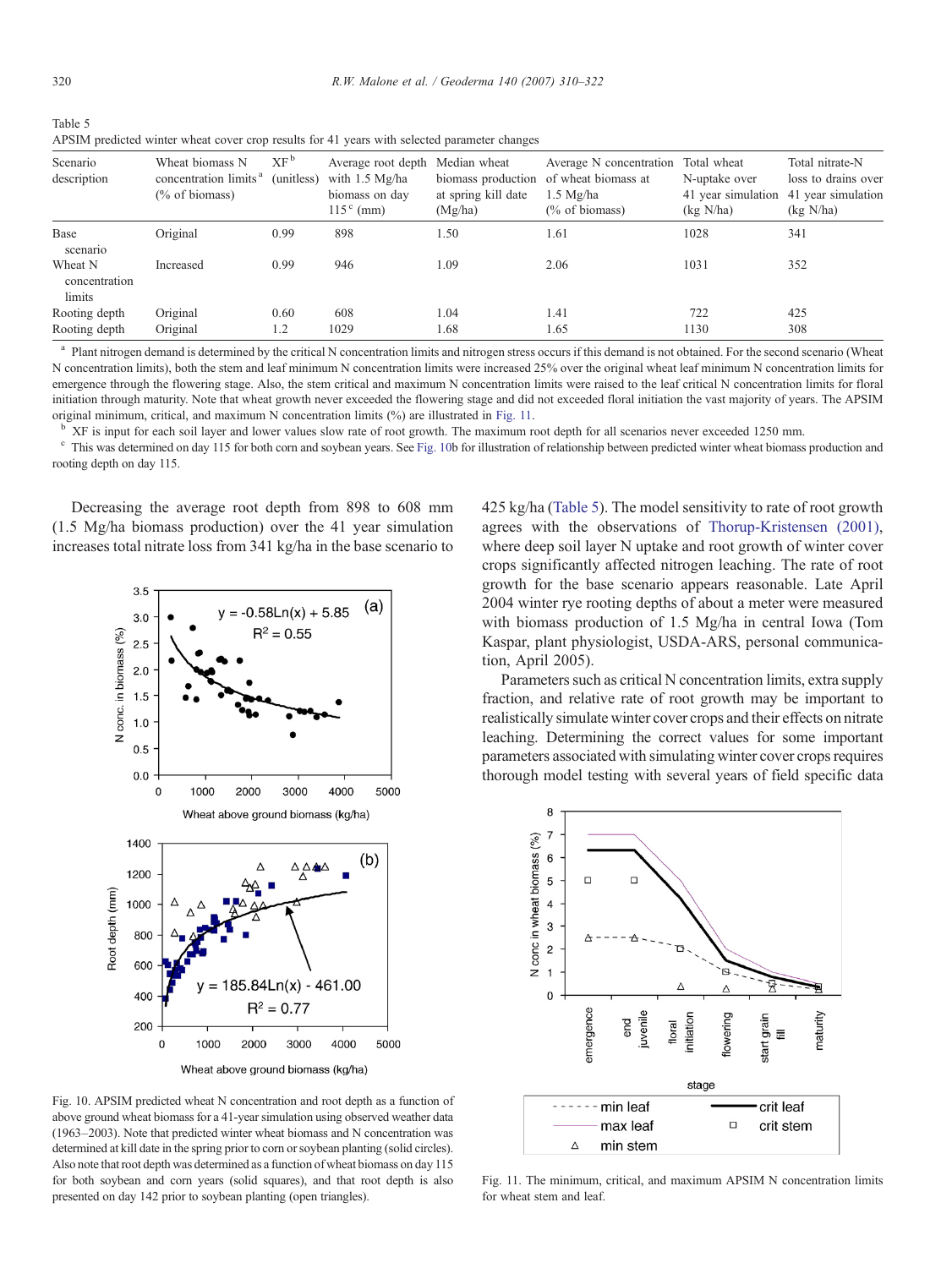<span id="page-11-0"></span>such as biomass production, N concentration of biomass, and rooting depth, which is beyond the scope of this study. The cover crop scenario, however, illustrates the potential of the modified APSIM model to estimate the relative impact of alternative management strategies on nitrate loss in tile drainage.

# Acknowledgements

The assistance from several members of the APSIM team was essential for the success of this project: Margo Andrae, Graeme Hammer, John Hargreaves, Chris Murphy, Erik van Oosterom, Merv Probert, Mike Robertson, Victoria Shaw, Rebecca Wright, and others. R. W. Malone and L. Ma were recipients of an OECD fellowship, which funded travel and living expenses for work at the Agricultural Production Systems Research Unit (APSRU) based in Toowoomba, Queensland, Australia.

#### References

- Ahuja, L.R., Johnsen, K.E., Rojas, K.W., 2000. Water and chemical transport in soil matrix and macropores. In: Ahuja, L.R., et al. (Ed.), Root Zone Water Quality Model: Modelling management effects on water quality and crop production. Water Resources Publ., Highlands Ranch, CO.
- Andales, A.A., Batchelor, W.D., Anderson, C.E., Farnham, D.E., Whigham, D.K., 2000. Incorporating tillage effects into a soybean model. Agricultural Systems 66, 69–98.
- Bakhsh, A., Kanwar, R.S., Karlen, D.L., Cambardella, C.A., Colvin, T.S., Moorman, T.B., Bailey, T.B., 2000. Tillage and nitrogen management effects on crop yield and residual soil nitrate. Transactions of the ASAE 43, 1589–1595.
- Bakhsh, A., Kanwar, R.S., Bailey, T.B., Cambardella, C.A., Karlen, D.L., Colvin, T.S., 2002. Cropping system effects on  $NO<sub>3</sub>-N$  loss with subsurface drainage water. Transactions of the ASAE 45, 1789–1797.
- Bjorneberg, D.L., Kanwar, R.S., Melvin, S.W., 1996. Seasonal changes in flow and nitrate-N loss from subsurface drains. Transactions of the ASAE 39 (3), 961–967.
- Campbell, G.S., 1974. A simple method for determining unsaturated conductivity from moisture retention data. Soil Science 117, 311–314.
- Chen, et al., 2004. Simulation of crop growth and soil water for different cropping systems in the Gansu Loess Plateau, China using APSIM. Proceedings for the 4th International Crop Science Congress, Brisbane, Australia, 26 September–1 October 2004.
- Cresswell, H.P., Paydar, Z., 1996. Water retention in Australian soils. I. Description and prediction using parametric functions. Australian Journal of Soil Research 34, 195–212.
- Cox, C., 2002. Quantifying conservation: a viewpoint from the soil and water conservation society's executive director. Journal of Soil and Water Conservation 57 (6), 136A.
- Dinnes, D.L., Karlen, D.L., Jaynes, D.B., Kaspar, T.C., Hatfield, J.L., Colvin, T.S., Cambardella, C.A., 2002. Nitrogen management strategies to reduce nitrate leaching in tile-drained midwestern soils. Agronomy Journal 94 (1), 153–171.
- Eigenberg, R.A., Doran, J.W., Nienaber, J.A., Ferguson, R.B., Woodbury, B.L., 2002. Electrical conductivity monitoring of soil condition and available N with animal manure and a cover crop. Agricultural Ecosystems and Environment 88, 183–193.
- Jaynes, D.B., Dinnes, D.L., Meek, D.W., Karlen, D.L., Cambardella, C.A., Colvin, T.S., 2004. Using the Late Spring Nitrate Test to reduce nitrate loss within a watershed. Journal of Environmental Quality 33, 669–677.
- Jeuffroy, M.H., Ney, B., Ourry, A., 2002. Integrated physiological and agronomic modeling of N capture and use within the plant. Journal of Experimental Botany 53, 809–823.
- Kanwar, R.S., Colvin, T.S., Karlen, D.L., 1997. Ridge, moldboard, chisel, and no-till effects on tile water quality beneath two cropping systems. Journal of Production Agriculture 10, 227–234.
- Keating, B.A., Gaydon, D., Huth, N.I., Probert, M.E., Verburg, K., Smith, C.J., Bond, W., 2002. Use of modeling to explore the water balance of dryland farming systems in the Murray–Darling Basin, Australia. European Journal of Agronomy 18, 159–169.
- Keating, B.A., Carberry, P.S., Hammer, G.L., Probert, M.E., Robertson, M.J., Holzworth, D.P., Huth, N.I., Hargreaves, J.N.G., Meinke, H., Hochman, Z., McLean, G., Verburg, K., Snow, V.O., Dimes, J.P., Silburn, D.M., Wang, E., Brown, S.D., Bristow, K.L., Asseng, S., Chapman, S.C., McCown, R.L., Freebairn, D.M., Smith, C.J., 2003. An overview of APSIM, a model designed for farming systems simulation. European Journal of Agronomy 18, 267–288.
- Lyon, D.J., Hammer, G.L., McLean, G.B., Blumenthal, J.M., 2003. Simulation supplements field studies to determine no-till dryland corn population recommendations for semiarid western Nebraska. Agronomy Journal 95, 884–891.
- Ma, L., Malone, R.W., Heilman, P., Ahuja, L.R., Meade, T., Saseendran, S.A., Ascough, J.C., Kanwar, R.S., 2007. Sensitivity of tile drainage flow and crop yield on measured and calibrated soil hydraulic properties. Geoderma 140, 284–296 (this issue).
- Ma, L., Malone, R.W., Heilman, P., Jaynes, P., Ahuja, L.R., Saseendranx, S.A., Kanwar, R.S., Ascough, J.C., 2007b. Management effects on crop production and water quality: crop rotation, tillage, and controlled drainage. Geoderma 140, 272–283 (this issue).
- Ma, L., Malone, R.W., Heilman, P., Karlen, D.L., Kanwar, R.S., Cambardella, C.A., Ahuja, L.R., 2007. RZWQM simulation of long-term crop production, water and nitrogen balances in Northeast Iowa. Geoderma 140, 247–259 (this issue).
- Malone, R.W., Ma, L., Karlen, D.L., Meade, T., Meek, D., Heilman, P., Kanwar, R.S., Hatfield, J.L., 2007. Empirical analysis of nitrate loading and crop yield for a corn–soybean rotation. Geoderma 140, 223–234 (this issue).
- McCown, R.L., Hammer, G.L., Hargreaves, J.N.G., Holzworth, D.P., Huth, N.I., 1995. APSIM: An agricultural production system simulation model for operational research. Mathematics and computers in simulation 39, 225–231.
- Moody, W.T., 1967. Nonlinear differential equation of drain spacing. Journal of the Irrigation and Drainage Division, ASCE 92 (IR2), 1–9.
- Odhiambo, J.J.O., Bomke, A.A., 2001. Grass and legume cover crop effects on dry matter and nitrogen accumulation. Agronomy Journal 93, 299–307.
- Paz, J.O., Batchelor, W.D., Colvin, T.S., Logsdon, S.D., Kaspar, T.C., Karlen, D.L., 1998. Analysis of water stress effects causing spatial yield variability in soybeans. Transactions of the ASAE 41, 1527–1534.
- Probert, M.E., Dimes, J.P., Keating, B.A., Dalal, R.C., Strong, W.M., 1998. APSIM's water and nitrogen modules and simulation of the dynamics of water and nitrogen in fallow systems. Agricultural Systems 56, 1–28.
- Randall, G.W., Mulla, D.J., 2001. Nitrate nitrogen in surface waters as influenced by climatic conditions and agricultural practices. Journal of Environmental Quality 30, 337–344.
- Ross, P.J., Smettem, K.R.J., 1993. Describing soil hydraulic properties with sums of simple functions. Soil Science Society of America Journal 57, 26–29.
- Ross, P.J., Williams, J., Bristow, K.L., 1991. Equation for extending waterretention curves to dryness. Soil Science Society of America Journal 55, 923–927.
- Shen, J., Batchelor, W.D., Jones, J.W., Ritchie, J.T., Kanwar, R.S., Mize, C.W., 1998. Incorporation of a subsurface tile drainage component into a soybean growth model. Transactions of the ASAE 41 (5), 1305–1313.
- Singer, J.W., Cox, W.J., 1998. Corn growth and yield under different crop rotation, tillage, and management systems. Crop Science 38, 996–1003.
- Singh, P., Kanwar, R.S., 1995. Modification of RZWQM for simulating subsurface drainage by adding a tile flow component. Transactions of the ASAE 38, 489–498.
- Skaggs, R.W., 1978. A water management model for shallow soils. Water Resourc. Inst., Univ. North Carolina, Report No. 134.
- Skaggs, R.W., 1989. DRAINMOD user's manual. Interim Technical Release, Biological and Agricultural Engineering Department, North Carolina State University, Raleigh, NC, 27695, p. 20.
- Strock, J.S., Porter, P.M., Russelle, M.P., 2004. Cover cropping to reduce nitrate loss through subsurface drainage in the northern U.S. corn belt. Journal of Environmental Quality 33, 1010–1016.